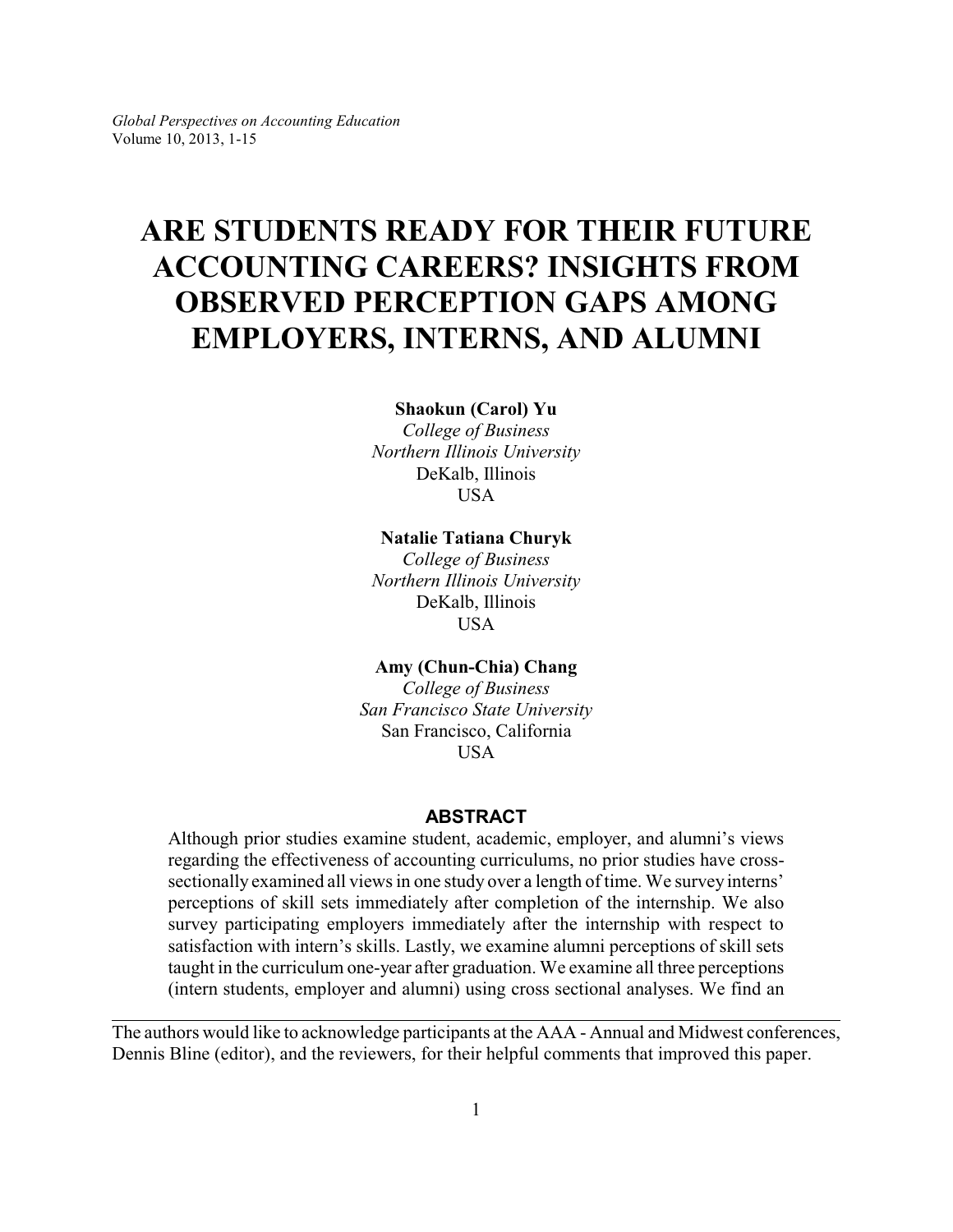existing perception gap between students' self-assessment and employer assessment of skill sets at the intern stage. However, as the students mature into members of the work force, their attitudes align more closely with the perspectives of the employer. We document these results and suggest approaches to eliminate the perception gaps.

**Key words:** Perception Gap, Accounting Education, Alumni, Employer, Students, Skills, Curriculum

**Data availability:** Contact the second author for information about the data.

# **INTRODUCTION**

counting departments periodically evaluate if students are learning essential skills to excel<br>in the profession. Therefore, it is important to receive curricular feedback from all interested<br>parties. Intern students can ex ccounting departments periodically evaluate if students are learning essential skills to excel in the profession. Therefore, it is important to receive curricular feedback from all interested  $\blacktriangle$  parties. Intern students can express satisfaction with the curriculum by ranking the adequacy on department and university committees and by observing interns and full time hires. Alumni evaluate the curriculum by rating the adequacy of their skills after working for a period. The ideal time to gather information is immediately after completing an internship and shortly after students begin full-time employment. All feedback is useful to modify current programs.

Many accounting programs offer academic internships to accounting students because internships have proven to provide numerous benefits. First, students become more marketable to employers (Pasewark et al., 1989). Second, students gain an improved awareness of a company, industry or particular occupation. Manny Fernandez, KPMG's former national managing partner of university relations and recruiting stated, "The (internship) training gives us an opportunity to welcome the students and really familiarize them with the firm's leadership and culture…" Furthermore, internships are positively associated with future enhanced academic performance (Koehler, 1974; Siegel and Rigsby, 1988; English and Koeppen, 1993; Myring et al., 2005).

The purpose of our research is to analyze the perspectives of intern students, employers, and alumni regarding the adequacy of the undergraduate program to develop needed skills, such as technology skills, teamwork, and oral communication. To our knowledge, we are the first to collect data from alumni in conjunction with interns and employers. After comparing nine years (2000 – 2008) of surveys from the three groups, we find that all three groups, on average, are satisfied with the skills developed within the curriculum.<sup>1</sup> However, the degree of satisfaction varies in several areas. Overall, the students seem the most satisfied with the preparation of skills at the intern stage. However, they become slightly less satisfied with their preparedness once employed. On the contrary, employers indicate that there are needed areas of growth for interns (e.g. oral and written communication) which could be the result of the curriculum being designed to provide a foundation for students rather than prepare them for specific employment opportunities.

<sup>1</sup>Our study examines one accounting program. Since many accounting programs offer internships and utilize advisory committees, we believe our results can provide some insights for curriculum development. However, these results may not be applicable to other programs.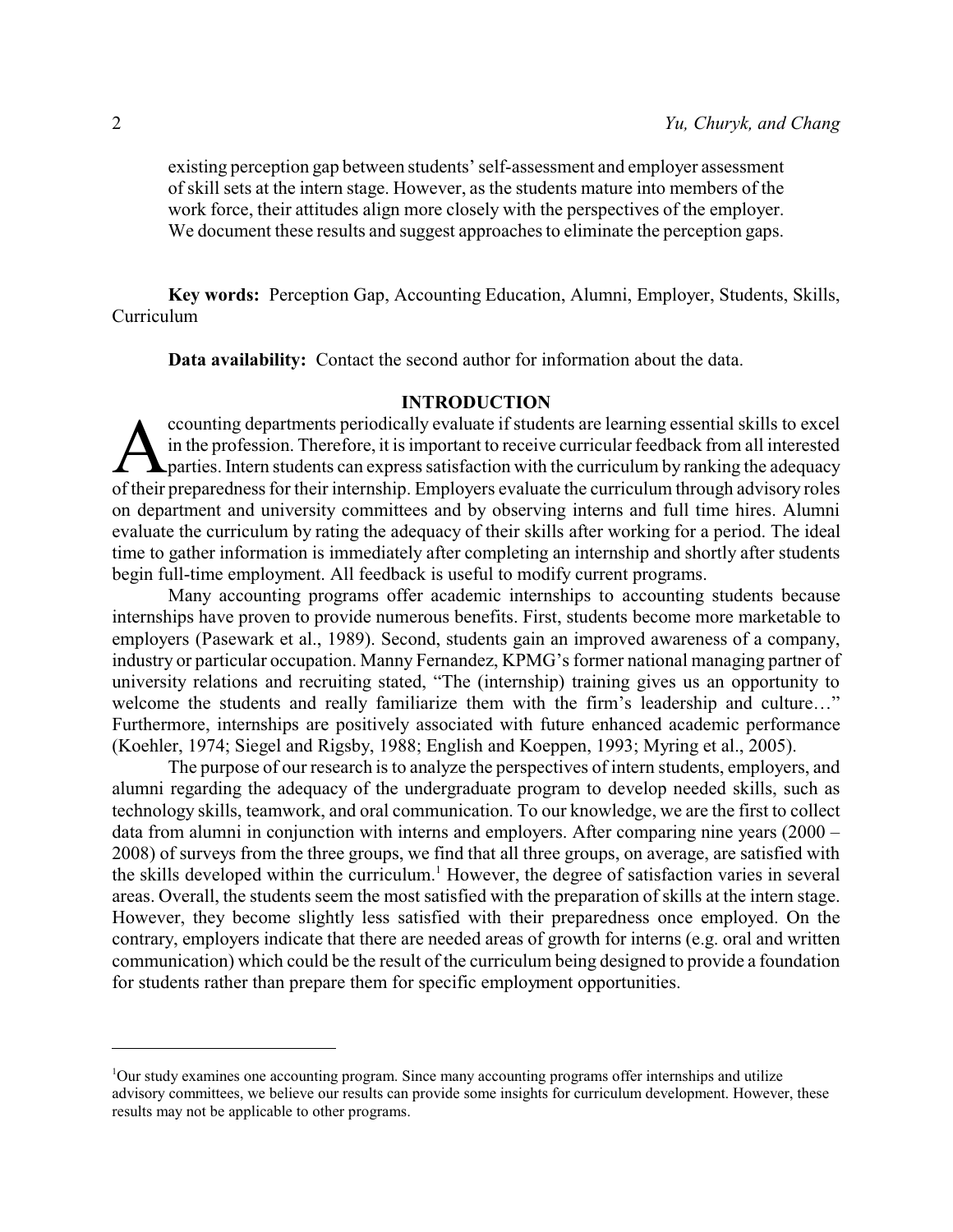Our study differs from prior research in a number of ways. First, we examine the perception of interns' skill sets as an 'on-site' benefit of internship programs to help them understand how well they are prepared for their future employment. By surveying intern students immediately following the internship, we can identify students' perception of preparation for the internship program while student memory is at its best. Second, we examine to what extent employers are satisfied with interns' skill sets, and extrapolate from the results their perception of the accounting curriculum. To some extent, the employers' views of the curriculum determine a student's future employment opportunities. While preparing students to be work-ready is not the only focus of education, it is critical to have a curriculum that incorporates foundational skills for that purpose as practice and accounting theory evolves. Thus, faculty members are encouraged to advise students regarding various employer-required skills. Third, we survey the perceptions of skill sets of alumni 1-year after graduation. Their perceptions not only enable us to compare intern student, employer, and alumni perceptions of learned skill sets but also, alumni, with one year of work experience, are in a good position to assess the adequacy of current accounting skills. Lastly, our study enables us to observe changing perceptions of skill sets and perception changes from intern to alumni. This information can better align the needs and expectations of students and employers and is useful for curricular improvement and professional training.

This paper proceeds as follows. In the next section, we review prior literature. Afterwards, we describe the research questions, data collection and empirical analysis. Next, we document the results. Finally, we provide a conclusion.

#### **LITERATURE REVIEW**

Early non-empirical internship research assesses the characteristics of U.S. university internship programs (Schmutte, 1986; Beard, 1998). Recent non-empirical studies provide extensive tools to manage and assess internship programs (Cummings and Tataman, 2007; Beard, 2007). Empirical internship research includes three areas: (1) the influence of internships on subsequent academic performance; (2) the relation between internship and subsequent professional skills and performance; and (3) perceptions of student readiness for employment

## **Internships and Subsequent Academic Performance**

After examining 78 Pennsylvania State University student interns, Koehler (1974) reveals that interns with top evaluations increased their accounting grades and awareness of the importance of good communication skills. Knechel and Snowball (1987) relate internships and subsequent performance in specific topical areas and find only auditing coursework improved after an internship experience among 108 University of Florida students. English and Koeppen (1993) expand upon Knechel and Snowball (1987) byexamining overall GPAs and accounting coursework of 57 students subsequent to an internship, and they find that interns outperform non-interns in both areas. Replicating prior studies (e.g., Knechel and Snowball, 1987), Myring et al. (2005) show similar results; interns perform better than non-interns in tax and audit coursework. However, while examining multinational vs. non-multinational firm effects, Myring et al. (2005) find no significant differences between interns and non-interns GPA performance. While not every study shows improvement after internships, the majority of research seems to indicate a positive trend.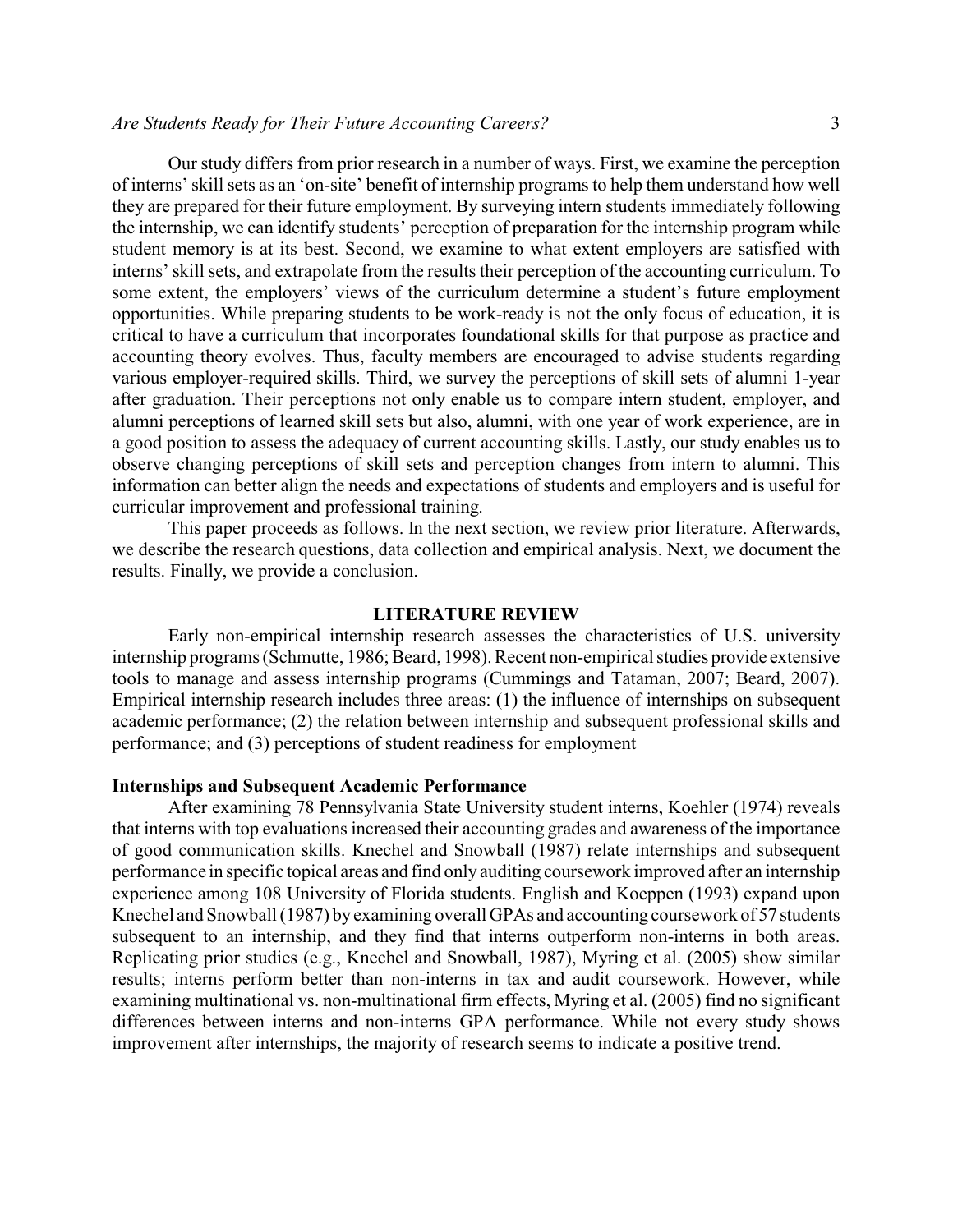## **Internship and Subsequent Professional Performance**

Pasewark et al. (1989) examine internship experience and interview success for on- and offcampus interviews. Using a matched sample of students from 15 different universities, they find that interns have more off-campus interviews and job offers from "Big-Eight" firms, but find no differences in the other areas examined (e.g. on-campus interviews and non-"Big-Eight" offers). Next, Siegel and Rigsby (1988) examine the relation between student internships and subsequent professional performance by sampling 394 interns and 1,233 non-interns across three large public accounting firms which self report performance data and promotion data. They find individuals with internship experience obtain higher performance evaluations and receive promotions more rapidly at both levels (staff to senior and senior to manager) than individuals without internship experience.

## **Perceptions of Student Readiness for Employment**

Several studies examine perceptions of various parties (students, alumni, employers, and educational institutions) with respect to student preparation for work (e.g., Schmutte, 1998; De Lange et al., 2006; Jones and Abraham, 2007; Green et al., 2008; Kavanagh and Drennan, 2008; and Ameen et al. 2010). In Ameen et. al. (2010), the authors document the perception gap between students taking principles of accounting and the accounting profession. They find that students in principles classes believe that little oral communication is required to succeed in the accounting profession.

Jones and Abraham (2007) examine perceptions of students, employers and academic institutions with respect to skills needed for employment. Findings indicate diverging viewpoints. Employers are interested in hiring students with strong technology-based skills and good interpersonal skills. On the other hand, academia emphasizes training students to have the ability to learn. In contrast, students think the most important factor influencing employers is previous work experience.

Kavanagh and Drennan (2008) find that perceptions and expectations of students and employers differ substantially with respect to valued skills and curricular emphasis. Also, both employers and students agree that universities are not adequately developing non-technical and professional skills. Furthermore, Zaid and Abraham (1994) find that employers note that new graduates have difficulty with communication and teamwork, while teaching institutions have a much higher perception of their effectiveness at preparing students for oral presentation, outline development, intelligent analysis, proper interpretation and precise conclusions. Finally, Jackling and De Lange (2009) find that alumni perceive they have inadequate generic skills, while employers rate the graduates as having the necessary technical and generic skills. However, employers display concerns regarding team skills, leadership potential, verbal communication and interpersonal skills.

Earlier studies generally find that internship programs are valuable for subsequent professional and academic performance. However, perception gaps exist between employers and students; employers and interns; employers and alumni; and employers, students, and institutions with respect to skills needed for successfully entering the accounting profession. Prior studies have not examined intern students, employers, and alumni in one study.

#### **RESEARCH QUESTIONS**

Employers expect accounting students to possess a diverse range of skills and attributes; a crucial blend of technical and generic skills that enable employees to unravel the diversity and the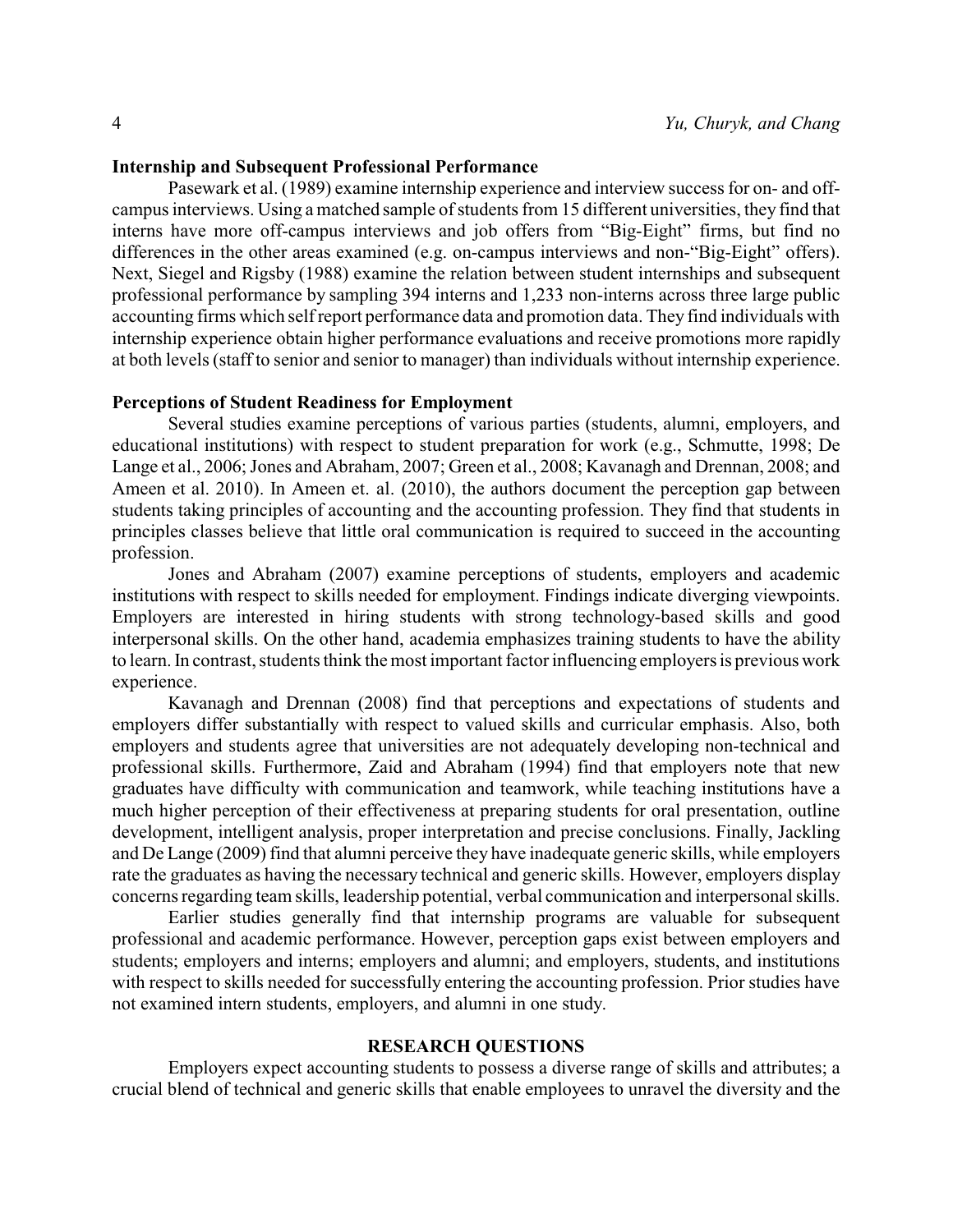dynamics of business challenges. Technical skills usually refer to subject-specific knowledge, such as competence in financial accounting and database use. Generic skills are usually associated with skills developed outside of the 'technical curriculum,' such as the ability to communicate and work in teams.

Our motivation to examine intern, employer, and alumni perceptions of skills is the belief that the outcomes of this investigation will mutually benefit everyone involved. From a student's perspective, an academic internship provides students an opportunity to assess their basic skill sets. Such self-assessment helps students understand how well they are prepared for future employment. From the employer's perspective, an internship program is a very effective approach to screen for future potential employees. In addition, intern-employer interaction helps the employer prepare (1) new hire orientations and short training programs, and (2) necessary continuing education plans. Additionally, the input from the employers on the experience with interns will help with curriculum development. Lastly, self-assessment will help new graduates (alumni) to identify needed training programs and/or evaluate the need to pursue an advanced degree. We examine the following questions:

- Q1: Do interns, alumni and employers perceive skill sets to be adequate?
- Q2: Is there a perception gap between intern students' self-assessment and employers' assessment of interns' skill sets?
- Q3: Is there a perception gap between intern students' self-assessment and alumni selfassessment of skill sets?

## **DATA COLLECTION AND EMPIRICAL ANALYSIS**

In order to assess the curriculum with respect to students' skill sets, we examine the perceptions of intern students, employers, and alumni at a Midwest university with approximately 25,000 students including 700 undergraduate and graduate accounting majors. We conduct three surveys (intern students, employer, and alumni) in two stages. The first stage of the survey collects information from both intern students<sup>2</sup> and employers immediately following the internship; interns are asked to rate how well they believe the accounting curriculum prepared them for the internship. At the same time, participating employers rate skills and competencies of interns while taking into consideration their inexperience. We document the self-assessment of the intern students for their skill sets and the employers' assessment of the students' skill sets at the intern stage.

The second stage of the survey includes collecting self-assessment data from the alumni at an interval of one year after students graduate.<sup>3</sup> The alumni, after entering the workforce or joining a graduate program, are asked to rate their level of satisfaction with the accounting curriculum with respect to technical and generic skills learned in the undergraduate accounting curriculum. Each survey is described in detail below.

<sup>&</sup>lt;sup>2</sup>Internships for undergraduate students occur either in the summer between the junior and senior year or in the spring of the senior year.

<sup>&</sup>lt;sup>3</sup>The department surveys undergraduate alumni one year after graduation. The respondents may have had an internship.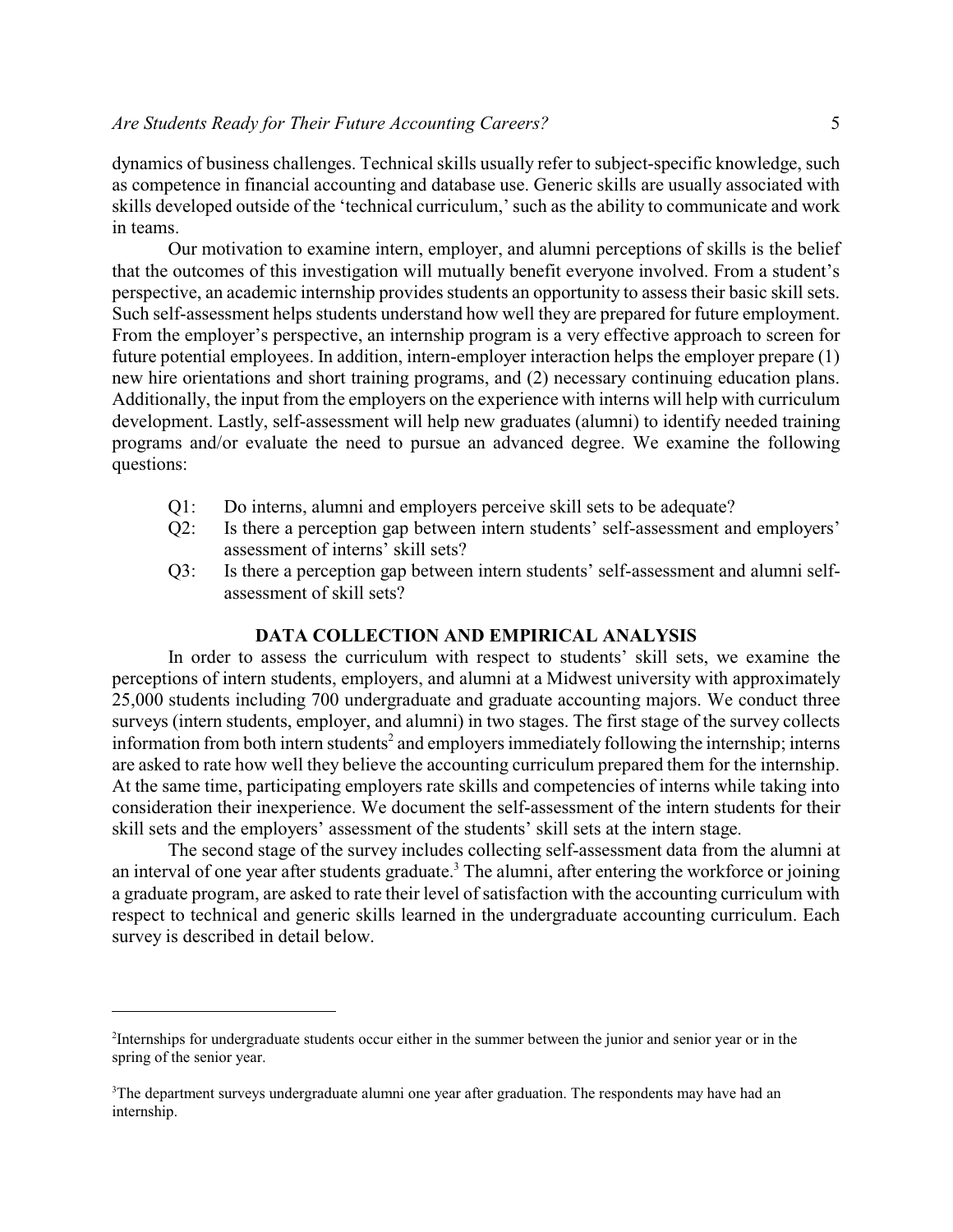## **Internship Assessment**

During 2000-2008, we surveyed undergraduate accounting majors who participated in the internship program immediately after their internship experience. The purpose of the survey is to examine how effectively the accounting curriculum prepares students for the internship.

The initial survey included questions, such as 'Effective oral communication skills' and 'Technical expertise and competence in accounting.' During the data collection process, the authors substituted some of the above more broad-based questions with more detail-oriented questions. For example, "Technical expertise and competence in accounting" is used in the surveys prior to the spring 2002 semester and is substituted subsequently with 'Technical expertise and competence cost management', 'Technical expertise and competence - Accounting Information System, 'Technical expertise and competence - auditing', 'Technical expertise and competence - tax', and 'Technical expertise and competence - financial reporting'. For comparability, we use the average value of the above five more detail-oriented questions for each semester as the assigned value of the original more broad-based question.<sup>4</sup> We follow a similar process for the other original questions and their substitutes.

#### **Employer Evaluation**

At the end of the intern program in each year 2000-2008, we ask the employers to complete a survey assessing interns' skill sets according to their expectations of interns at this point in the student's academic career.<sup>5</sup> Questions include: 'Accuracy, preciseness and attention to detail,' 'Speed, productivity and meets deadlines,' 'Analytical ability and judgment,' and 'Technology skills.' Similar to the intern student surveys, some questions have been expanded. For example, "technology skills" is refined into three areas: 'Ability of database skills,' 'Ability of online research skills,' and 'Ability of spreadsheet skills.' Again, the average value of the above three areas is assigned as the value of the original question.<sup>6</sup> We follow a similar process for the other original questions and their refinements.

#### **Alumni Survey**

Each year (2000-2008), the department requests our alumni to complete surveys one-year after they graduate. These surveys ask alumni to rate their level of satisfaction for skill sets learned throughout their college experience. The surveys have been slightly modified throughout our nineyear sample period. For example, the question of 'understanding of ethical considerations for business decisions' and professional business conduct' substituted 'handling the stress of professional life.' As with the intern and firm surveys, the average value of the two substitute

<sup>4</sup>We conduct mean and median tests by year to examine the robustness of combining the questions. Results remain similar. Therefore, to simplify reporting, we report the test results from the combined data.

<sup>5</sup>Our internship program requires employers to utilize interns in a manner that a first year employee would be utilized (non menial work). We require interns to write a report regarding their internship experience and present that report to the faculty and other students. Employers are aware of our requirements and want to ensure they maintain a good reputation. The department has not removed any firms for noncompliance because on the two or three occasions where students were performing menial tasks, the students terminated the internship.

<sup>6</sup>We conduct mean and median tests by year to examine the robustness of combining the questions. Results remain similar. Therefore, to simplify reporting, we report the test results from the combined data.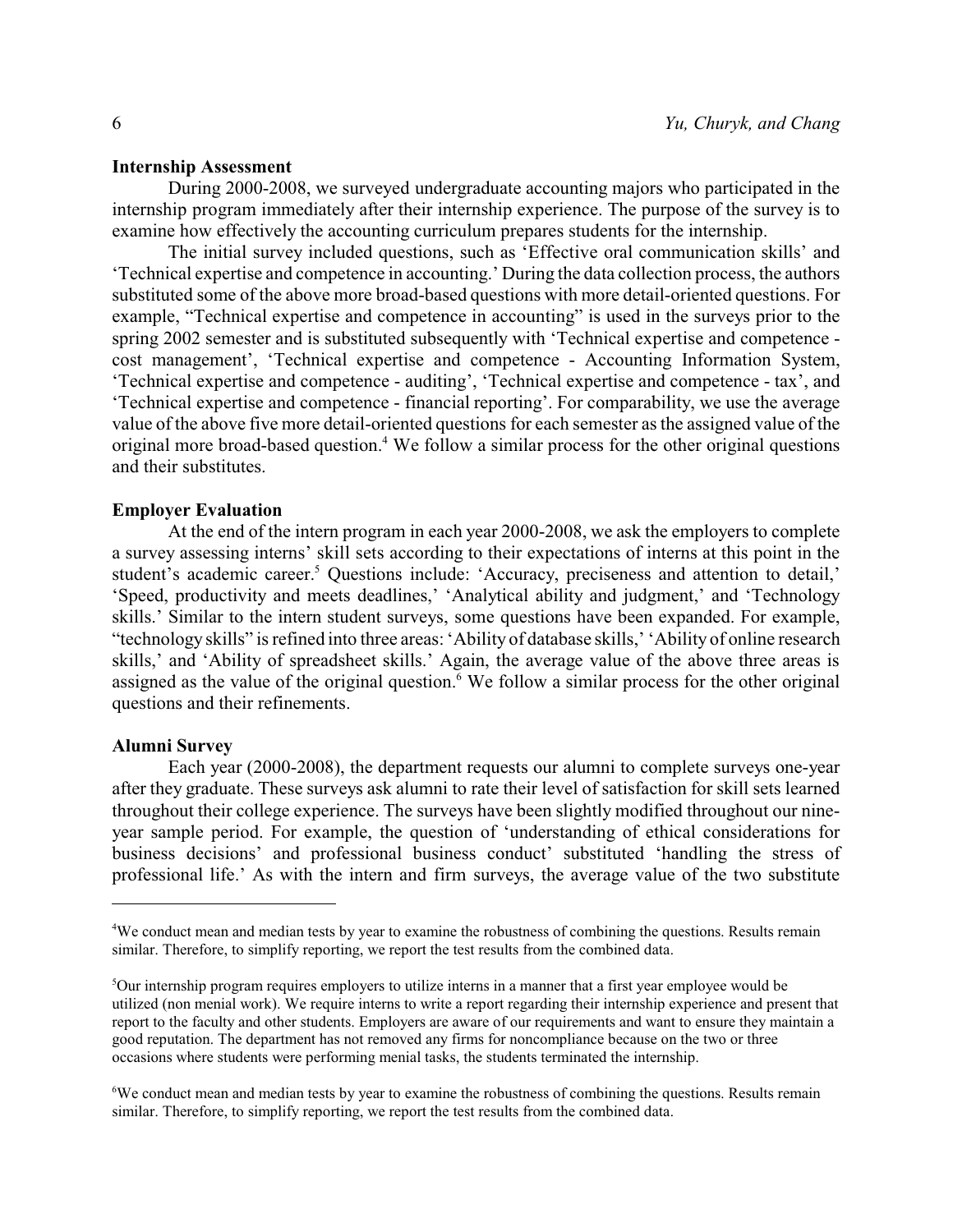# **TABLE 1**

|                                        | Intern<br>Assessment | Employer<br>Evaluation | 1-year-out<br>Alumni Survey |
|----------------------------------------|----------------------|------------------------|-----------------------------|
| Analytical Ability and Judgment        |                      |                        |                             |
| <b>Authoritative Database Use</b>      |                      |                        |                             |
| Bibliographic Database Use             |                      |                        |                             |
| <b>Computerized Accounting Systems</b> |                      |                        |                             |
| <b>Effective Communication Skills</b>  |                      |                        |                             |
| Electronic Team Collaboration          |                      |                        |                             |
| Ethics                                 |                      |                        |                             |
| <b>Financial Database Use</b>          |                      |                        |                             |
| Group Member                           |                      |                        |                             |
| <b>Handle Interactions</b>             |                      |                        |                             |
| <b>Internet Use</b>                    |                      |                        |                             |
| Manage Time                            |                      |                        |                             |
| <b>Oral Communication Skills</b>       |                      |                        |                             |
| Professional Conduct                   |                      |                        |                             |
| Professional Orientation               |                      |                        |                             |
| <b>Relational Database Use</b>         |                      |                        |                             |
| Spreadsheet Skills                     |                      |                        |                             |
| <b>Structured Problem Solving</b>      |                      |                        |                             |
| Technical Expertise and Competence in  |                      |                        |                             |
| <b>Financial Reporting</b>             |                      |                        |                             |
| <b>Technology Skills</b>               |                      |                        |                             |
| <b>Unstructured Problem Solving</b>    |                      |                        |                             |
| <b>Written Communication Skills</b>    |                      |                        |                             |

| Questions Covered in Intern Assessment, Employer Evaluation and Alumni Survey |  |  |  |
|-------------------------------------------------------------------------------|--|--|--|
|-------------------------------------------------------------------------------|--|--|--|

 $\triangleright$  Indicates the question is included in the survey for that survey group. The questions are listed alphabetically. Due to the sample matching process used in the study, some of the questions will not be included in the future analysis.

questions is assigned as the value of the original.<sup>7</sup> Some questions are dropped during the nine-year period reducing the sample size.

# **Matching Internship Assessment, Employer Evaluation, and Alumni Survey**

The final matched Internship Assessment, Employer Evaluation, and Alumni Survey appear in Table 1. As shown, we match the questions in the three datasets and only examine overlapping

<sup>&</sup>lt;sup>7</sup>We conduct mean and median tests by year to examine the robustness of combining the questions. Results remain similar. Therefore, to simplify reporting, we report the test results from the combined data.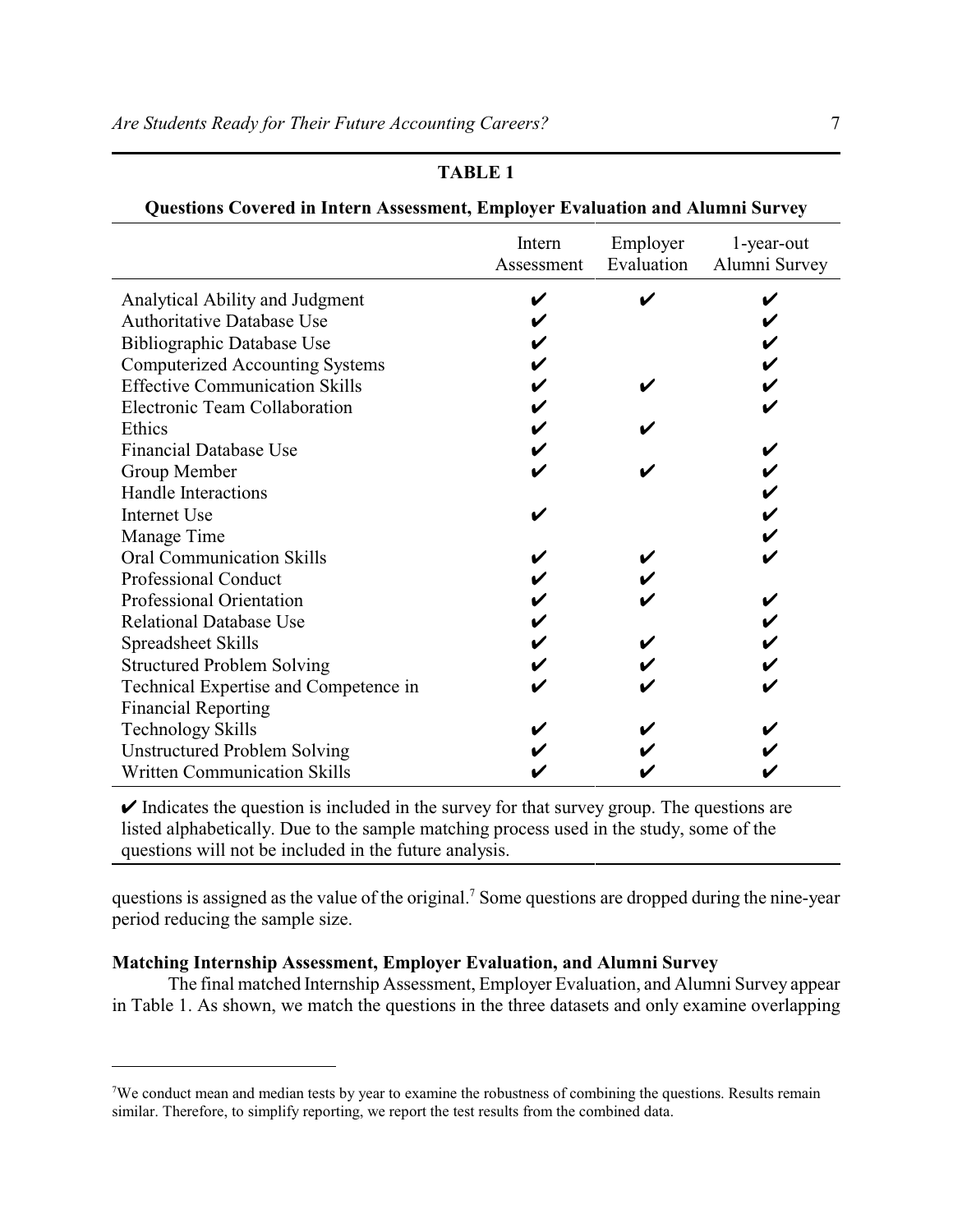questions. For example, all three data sets cover 'Effective Communication Skills,' while 'Ethics' is covered only in Employer Evaluation and Intern Assessment.

The Intern Assessment, Employer Evaluation, and Alumni Survey evolve over the nine-year sample period resulting in different sample sizes. The same question may be used in different periods by each of the three surveys. For example, the question 'Effective Communication Skills' is included in Intern Assessment from 2002 to 2008, in Employer Evaluation from 2006 to 2008, and in Alumni Survey from 2002 to 2006. Therefore, we examine the perception gap in 'Effective Communication Skills' from 2002 to 2006 for Intern Assessment vs. 1-year-out Alumni Survey and from 2006 to 2008 for Intern Assessment vs. Employer Evaluation.

Table 2 reports the number of observations in each survey. Matching reduced the sample greatly for individual variables of interest. For instance, although there were 428 total Employer Evaluation observations and 464 total Intern Assessment observations, for the specific variable 'Analytical Ability and Judgment' only 132 Employer Evaluation observations and 141 Intern Assessment observations matched.

We provide the descriptive statistics for each matched survey due to differing sample sizes in Tables 3 and 4. Both tables contain Intern Assessment, but for different matched samples: one with Employer Evaluation and one with 1-year-out Alumni. Different scales are used in the three

| <b>The Sample Distribution</b> |                   |                            |                          |  |  |  |  |
|--------------------------------|-------------------|----------------------------|--------------------------|--|--|--|--|
| Year                           | Intern Assessment | <b>Employer Evaluation</b> | 1-year-out Alumni Survey |  |  |  |  |
| 2000                           | 27                | 27                         | 27                       |  |  |  |  |
| 2001                           | 34                | 35                         | 21                       |  |  |  |  |
| 2002                           | 31                | 30                         | 16                       |  |  |  |  |
| 2003                           | 49                | 46                         | 23                       |  |  |  |  |
| 2004                           | 40                | 54                         | 28                       |  |  |  |  |
| 2005                           | 69                | 64                         | 17                       |  |  |  |  |
| 2006                           | 84                | 74                         | 24                       |  |  |  |  |
| 2007                           | 74                | 57                         | $\boldsymbol{0}$         |  |  |  |  |
| 2008                           | 56                | 41                         | $\bf{0}$                 |  |  |  |  |
| Total                          | 464               | 428                        | 156                      |  |  |  |  |

**TABLE 2**

Firms, interns, and alumni are identified by numbers in the data available to the authors. However, the internship program is fairly consistent having firm positions in the areas of audit and tax within the Big 4, middle market, and regional firms and a variety of positions within industry.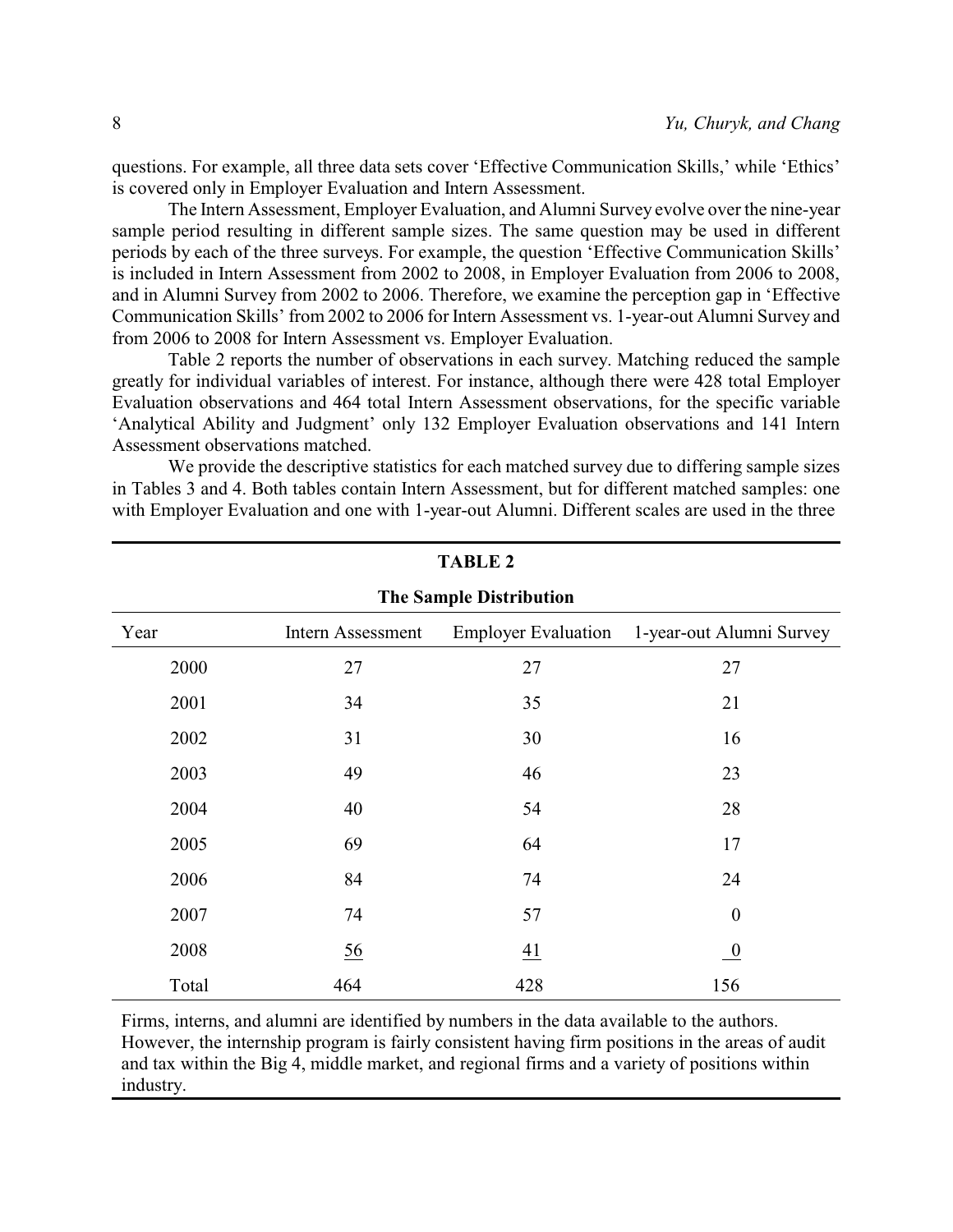surveys over the nine-year sample period. Thus, we convert all surveys to one uniform five-point rating scale (to correspond to the Intern Assessment and Alumni Survey) with 1 representing poor preparedness/satisfaction, 2 representing fair preparedness/satisfaction, 3 representing good preparedness/satisfaction, 4 representing very good preparedness/satisfaction, and 5 representing excellent preparedness/satisfaction.

#### **RESULTS**

Table 3 reports the descriptive statistics of Intern Assessment and Employer Evaluation and the results of comparisons of these surveys over the matched sample period. We first examine onesample mean tests to examine perceptions of intern students and employers in terms of preparedness/satisfaction of skill sets.<sup>8</sup> Examining the perceptions of each group separately is important to determine whether each user group is satisfied with the curriculum and which areas could improve. The null hypothesis of the first one-sample mean test is that the mean of variables equals 3, which indicates that interns believe that they have good preparedness/satisfaction. The null hypothesis of the second one-sample mean test is that the mean of variables equals 4, which indicates that interns believe that they have very good preparedness/satisfaction.<sup>9</sup> The 'Results' column summarizes the univariate results for each group. For example, the mean value of 'Ethics' for Intern Assessment is significantly greater (using the generally accepted 5% significance level) than both 3 and 4, which is equivalent to '>4' as reported in Table 3. As shown, the means of intern perceptions of their own skill sets at the intern stage are all significantly greater than 4, except for 'Analytical Ability and Judgment' and 'Technical Expertise & Competence in Financial Reporting.' Results imply that interns think their preparedness/satisfaction is very good except for the two aspects. However, the means of Analytical Ability and Judgment and Technical Expertise & Competence in Financial Reporting are significantly greater than 3, implying that although intern students do not think their preparedness/satisfaction regarding the two skill sets is very good, they do think their preparedness/satisfaction regarding these two skills is good.

In Table 3, we also report the results of the one-sample mean tests of Employer Evaluation over the sample period. Employers only evaluate student performance as very well prepared (significantly greater than 4) in one area: Ethics. The means of the following variables are less than 3 (good preparedness/satisfaction): 'EffectiveCommunication skills,' 'Oral Communication Skills,' and 'Spreadsheet Skills.' In all other aspects, the means are statistically greater than 3 (good preparedness/satisfaction) but lessthan 4 (verygood preparedness/satisfaction). Such results indicate that employers believe that student preparedness/satisfaction is adequate for most skills. However,

<sup>8</sup>The Wilcoxon signed rank test presents the one-sample median tests. By design, the Wilcoxon signed rank test makes inferences about whether the median of a population from which the sample is drawn is equal to a specific value. The results of the median tests for the one-sample and two-sample (z-value) tests are consistent with the results of the mean tests in all tests conducted in Tables 3 and 4.

<sup>9</sup>Our null hypothesis is that the mean of variables equals 3 (4), which indicates that interns believe that they have good (very good) preparedness/satisfaction. Based on the statistic results, we reject the null hypothesis because the means of variables are greater than 3 (4). Such results indicate that students think their preparedness/satisfaction is greater than '3' ('4'), that is greater than 'good' ('very good'). To explain the results in the most conservative way, we make the following conclusion: Mean>3: good preparedness/satisfaction, Mean>4: very good preparedness/satisfaction.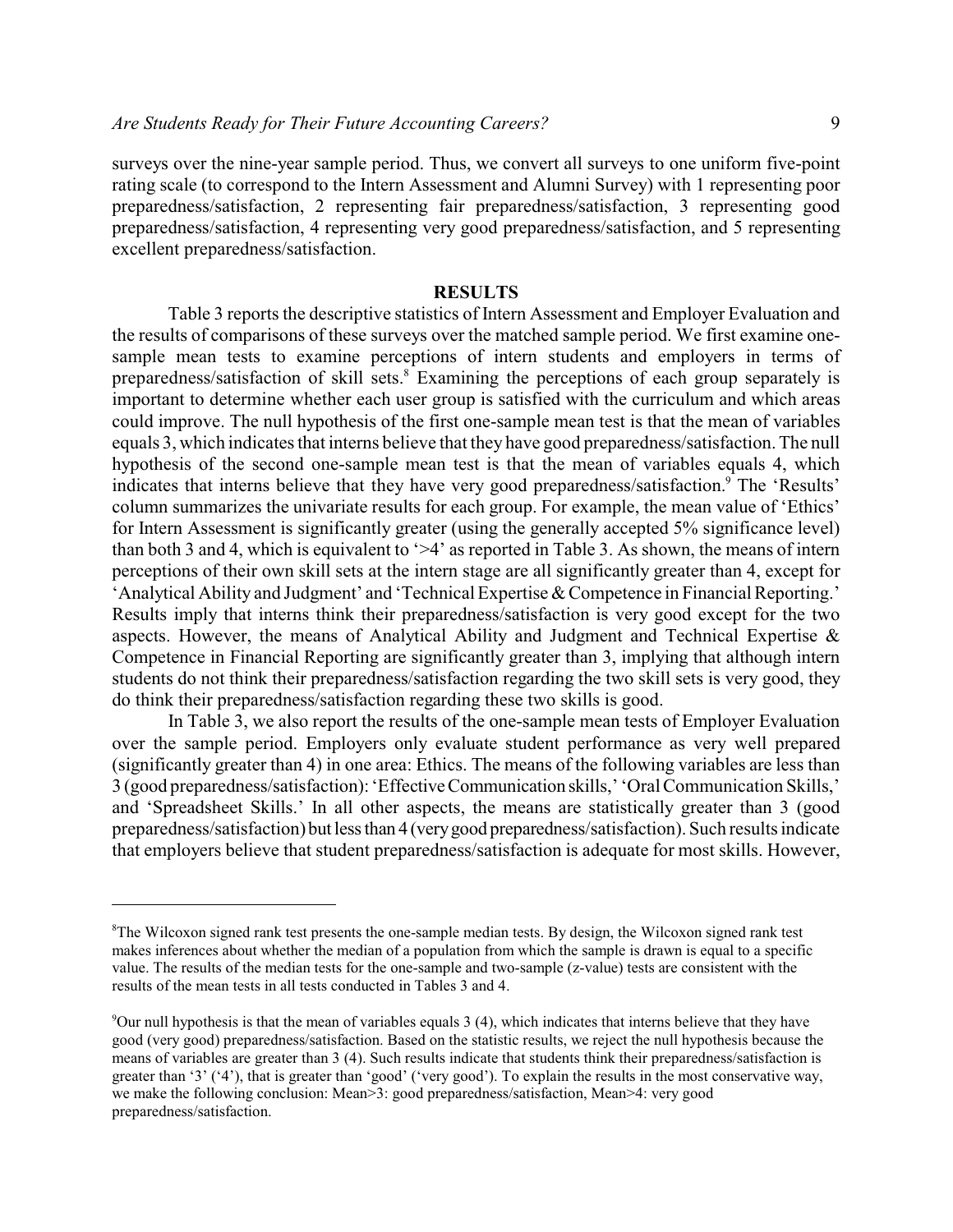## **Intern Assessment versus Employer Evaluation**

|                                                              | Intern Assessment (A)    |      | <b>Employer Evaluation (B)</b>         |                          |      | $(B)$ Minus $(A)$                      |             |
|--------------------------------------------------------------|--------------------------|------|----------------------------------------|--------------------------|------|----------------------------------------|-------------|
| Variables                                                    | $\underline{\mathbf{N}}$ | Mean | Results<br>Mean = $3$ or<br>$Mean = 4$ | $\underline{\mathbf{N}}$ | Mean | Results<br>Mean = $3$ or<br>$Mean = 4$ | t value     |
|                                                              |                          |      |                                        |                          |      |                                        |             |
| Analytical Ability and Judgment                              | 141                      | 3.96 | >3                                     | 132                      | 4.03 | >3                                     | 0.62        |
| <b>Effective Communication Skills</b>                        | 213                      | 4.35 | >4                                     | 138                      | 2.45 | $<$ 3                                  | $-32.23***$ |
| Ethics                                                       | 191                      | 4.77 | >4                                     | 139                      | 4.40 | >4                                     | $-5.14***$  |
| Group Member                                                 | 457                      | 4.62 | >4                                     | 416                      | 3.88 | >3                                     | $-11.74***$ |
| <b>Oral Communication Skills</b>                             | 212                      | 4.38 | >4                                     | 138                      | 2.53 | $<$ 3                                  | $-27.70***$ |
| <b>Professional Conduct</b>                                  | 321                      | 4.75 | >4                                     | 289                      | 3.62 | >3                                     | $-15.63***$ |
| <b>Professional Orientation</b>                              | 400                      | 4.65 | >4                                     | 357                      | 3.81 | >3                                     | $-12.93***$ |
| Spreadsheet Skills                                           | 214                      | 4.31 | >4                                     | 136                      | 2.39 | $\leq$ 3                               | $-25.17***$ |
| <b>Structured Problem Solving</b>                            | 460                      | 4.29 | >4                                     | 414                      | 3.66 | >3                                     | $-9.56***$  |
| Technical Expertise and<br>Competence in Financial Reporting | 462                      | 3.92 | >3                                     | 415                      | 3.44 | >3                                     | $-7.74***$  |
| Technology Skills                                            | 464                      | 4.08 | >4                                     | 412                      | 3.54 | >3                                     | $-8.56***$  |
| <b>Unstructured Problem Solving</b>                          | 450                      | 4.12 | >4                                     | 386                      | 3.41 | >3                                     | $-10.56***$ |
| <b>Written Communication Skills</b>                          | 399                      | 4.29 | >4                                     | 352                      | 3.46 | >3                                     | $-12.12***$ |

Surveys are based upon a five-point Likert rating scale with 1 representing poor preparedness/satisfaction, 2 representing fair preparedness/satisfaction, 3 representing good preparedness/satisfaction, 4 representing very good preparedness/satisfaction, and 5 representing excellend preparedness/satisfaction. The 'Results' column summarizes the univariate results for each group. For example, the mean value of 'Ethics' for Intern Assessment is significantly greater (usually the generally accepted 5% significance level) than both 3 and 4. ", "", and """ indicates signifcance at the 10%, 5%, and 1% level, respectively.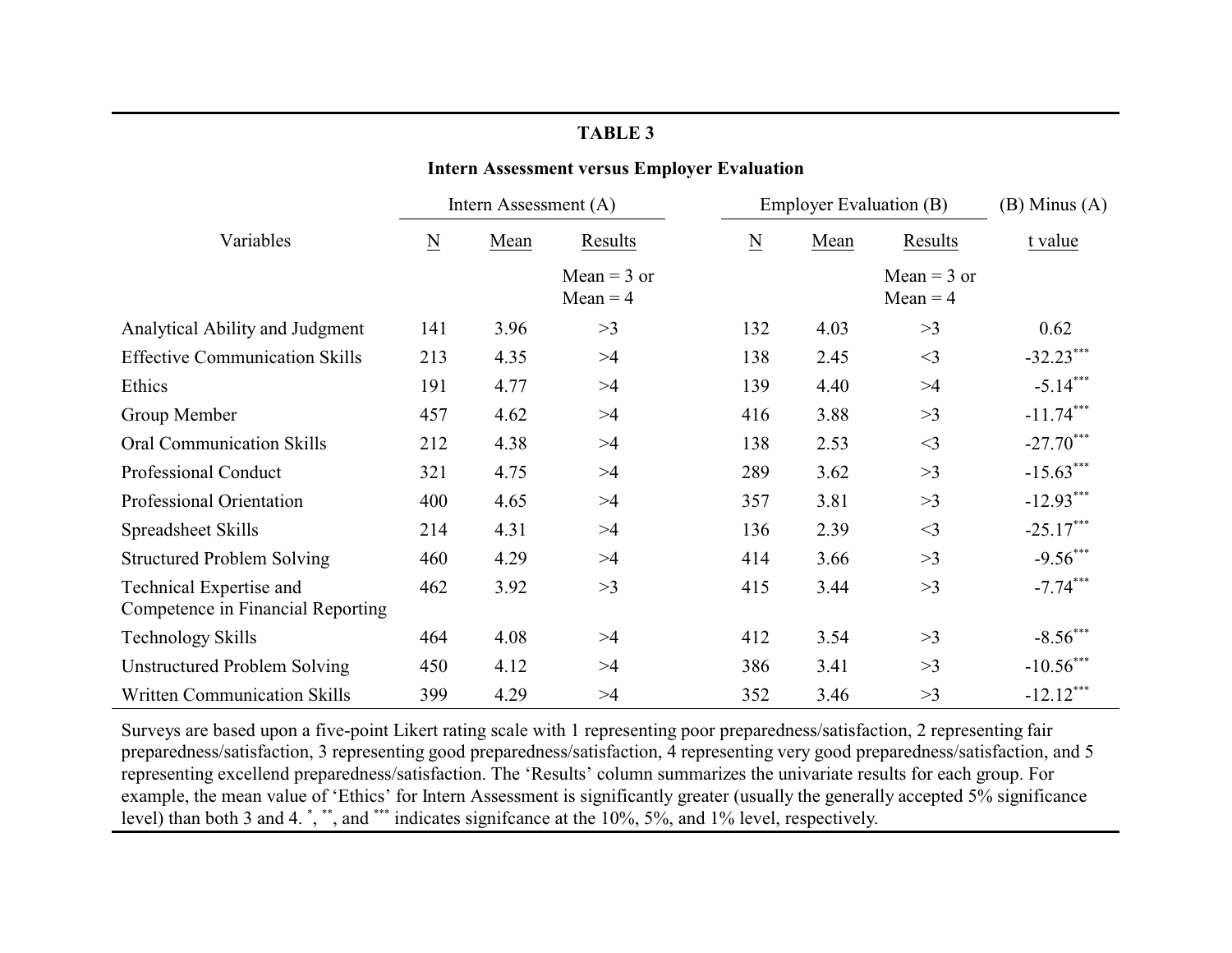|                                        |                          | писти Assessment versus 1-year-out Alumni Survey |                             |                              |      |                             |                   |
|----------------------------------------|--------------------------|--------------------------------------------------|-----------------------------|------------------------------|------|-----------------------------|-------------------|
|                                        | Intern Assessment (A)    |                                                  |                             | 1-year-out Alumni Survey (B) |      |                             | $(B)$ Minus $(A)$ |
| Variables                              | $\underline{\mathbf{N}}$ | Mean                                             | Results                     | $\underline{\mathbf{N}}$     | Mean | Results                     | t value           |
|                                        |                          |                                                  | Mean = $3$ or<br>$Mean = 4$ |                              |      | Mean = $3$ or<br>$Mean = 4$ |                   |
| <b>Computerized Accounting Systems</b> | 204                      | 3.77                                             | >3                          | 108                          | 3.08 | >2                          | $-5.26***$        |
| <b>Effective Communication Skills</b>  | 271                      | 4.29                                             | >4                          | 108                          | 4.11 | >3                          | $-2.19$ **        |
| Electronic Team Collaboration          | 187                      | 4.24                                             | >4                          | 108                          | 3.82 | >3                          | $-3.17***$        |
| <b>Financial Database Use</b>          | 61                       | 3.74                                             | >3                          | 41                           | 2.66 | $<$ 3                       | $-4.72***$        |
| Group Member                           | 237                      | 4.73                                             | >4                          | 92                           | 4.64 | >4                          | $-1.23$           |
| Internet Use                           | 249                      | 4.56                                             | >4                          | 108                          | 4.42 | >4                          | $-1.64$           |
| <b>Oral Communication Skills</b>       | 305                      | 4.26                                             | >4                          | 129                          | 4.04 | >3                          | $-2.56^*$         |
| Professional Orientation               | 271                      | 4.65                                             | >4                          | 108                          | 4.63 | >4                          | $-0.16$           |
| <b>Relationsional Database Use</b>     | 192                      | 3.80                                             | >3                          | 108                          | 3.44 | >3                          | $-3.01***$        |
| Spreadsheet Skills                     | 242                      | 4.39                                             | >4                          | 92                           | 4.33 | >4                          | $-0.55$           |
| <b>Structured Problem Solving</b>      | 332                      | 4.25                                             | >4                          | 156                          | 4.17 | >4                          | $-1.14$           |
| Technical Expertise and                | 332                      | 3.91                                             | >3                          | 156                          | 4.19 | >4                          | $4.26***$         |
| Competence in Financial Reporting      |                          |                                                  |                             |                              |      |                             |                   |
| <b>Technology Skills</b>               | 334                      | 4.11                                             | >4                          | 156                          | 3.81 | >3                          | $-4.26***$        |
| Unstructured Problem Solving           | 329                      | 4.10                                             | >4                          | 156                          | 3.88 | >3                          | $-2.82***$        |
| <b>Written Communication Skills</b>    | 271                      | 4.29                                             | >4                          | 108                          | 4.20 | >4                          | $-1.00$           |

Surveys are based upon a five-point Likert rng scale with 1 representing poor preparedness/satisfaction, 2 representing fair preparedness/satisfaction, 3 representing good paredness/satisfaction, 4 representing very good preparedness/satisfaction, and 5 representing excellend preparedness/satisfaction. The 'Results' column summarizes the univariate results for each group. For example, the mean value of 'Ethics' for Intern Assessment is significantly greater (usually the generally accepted 5% significance level) than both 3 and 4. ", "", and ""\* indicates signifcance at the 10%, 5%, and 1% level, respectively.

# **TABLE 4**

**Intern Assessment versus 1-year-out Alumni Survey**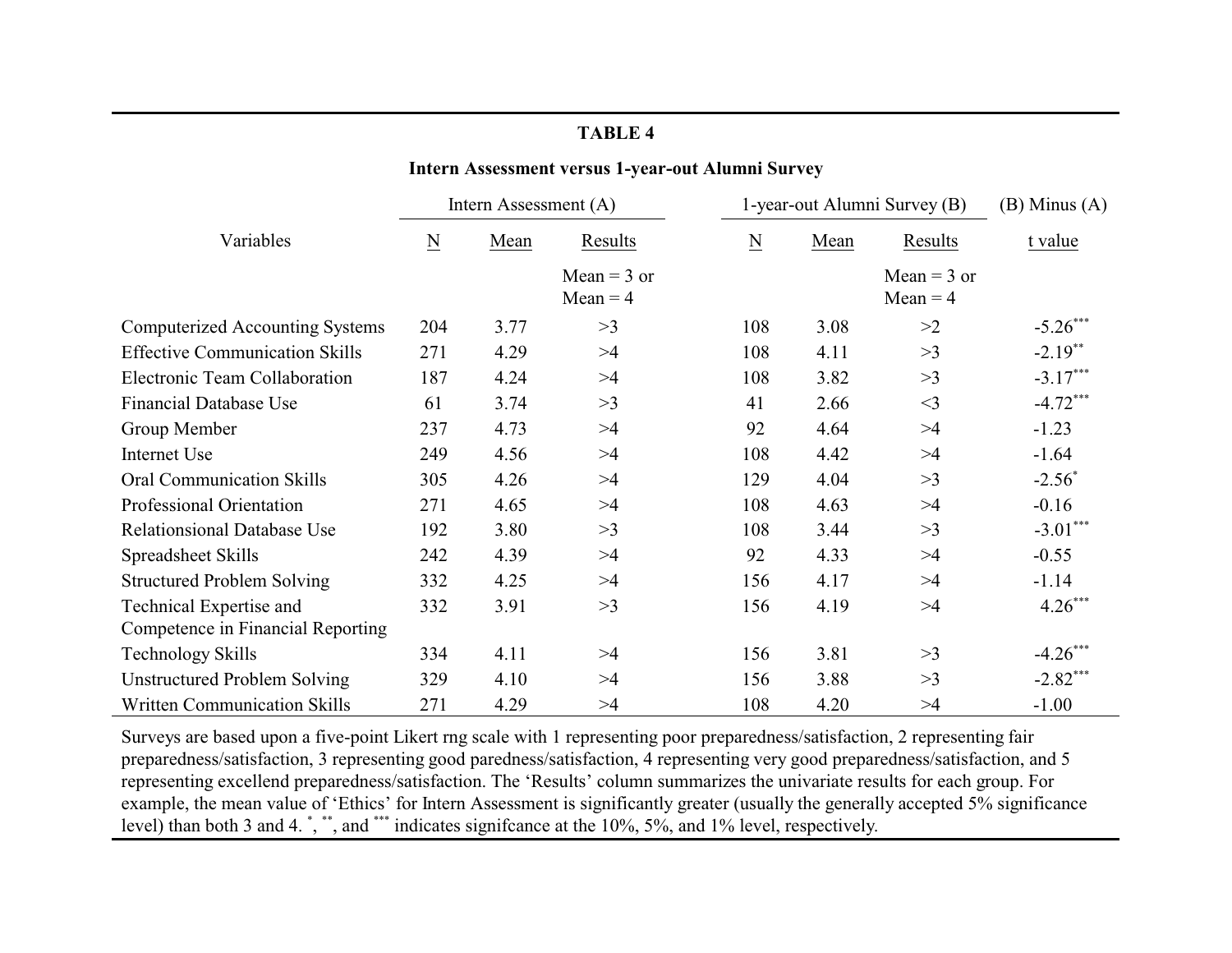employers believe that student skills, such as 'Effective Communication skills,' 'Oral Communication Skills,' and 'Spreadsheet Skills' are not adequate.

We next summarize the results of the two-sample mean tests in Table 3. Results indicate that the employer rating of skills is less than the intern students' skill rating except for Analytical Ability and Judgment. There are several reasons that interns might rate their skill sets higher than employers do. First, interns are still in the middle of academic training with a minimum of one additional year to complete. Second, the results may be the consequence of the interns' age and experience. Interns may be too inexperienced with respect to needed work skills to assess their own skills properly, relative to employers. Third, employers and interns may use different criteria to assess the required skill sets. Interns have only limited work experience. Employers may be evaluating interns based on the expectations of a future full time worker and may be much stricter with ratings because they want to identify the best future employees. The above reasoning may have influenced the outcomes on surveying employers and interns.

Table 4 reports the descriptive statistics of Intern Assessment and 1-year-out Alumni Survey, and it provides the results of comparisons of these surveys over the matched sample period. As discussed earlier, the descriptive statistics of the Intern Assessment is reported in both Table 3 and Table 4, because the Intern Assessment is matched with Employer Evaluation and Alumni Survey separately. That is, the sample period and the variables used in Intern Assessment may be different. For example, as shown in the Table 1, both Intern Assessment and 1-year-out Alumni Surveys use the variable 'Analytical Ability and Judgment.' However, this variable is included in the above surveys over different periods and cannot be matched into an overlapped period. As a result, we did not include the variable, 'Analytical Ability and Judgment,' in Table 4. Similarly, 'Authoritative database use' and 'Bibliographic database use' are not included in Table 4.

Again, we conducted one-sample mean tests to examine what interns and 1-year-out alumni believe. The null hypothesis of the first one-sample mean test is that the mean of variables equals 3, which indicates that interns believe that they have good preparedness/satisfaction. The null hypothesis of the second one-sample mean test is that the mean of variables equals 4, which indicates that interns believe that they have very good preparedness/satisfaction. As shown in Table 4, the results of the one-sample mean test are all significantly greater than the null hypothesis of the mean equal to 4 (very good preparedness/satisfaction), except for 'Computerized Accounting Systems,' 'Financial Database Use,' 'Relational Database Use,' and 'Technical Expertise and Competence in Financial Reporting.' It indicates that interns believe their preparedness/satisfaction in most skills is very good. In the aforementioned areas, interns believe their preparedness is good, but not very good.

In Table 4, we report the results of the one-sample mean tests for the 1-year-out Alumni Survey. The means of the following variables are statistically greater than 4 (very good preparedness/satisfaction): 'Group Member,' 'Internet Use,' 'Professional Orientation,' 'Spreadsheet Skills,' 'Structured Problem Solving,' 'Technical Expertise & Competence,' and 'Written Communication Skills.' The results indicate that alumni believe that the accounting program prepares them very well to master the above skills. Additionally, the means of 'Effective Communication Skills,' 'Electronic Team Collaboration,' 'Oral Communication Skills,''Relational Database Use,' 'Technology Skills' and 'Unstructured Problem Solving' are significantly greater than 3 (good preparedness/satisfaction) which indicates that the alumni believe that the accounting program prepares them well, but not very well, in these skills. The mean result for 'Financial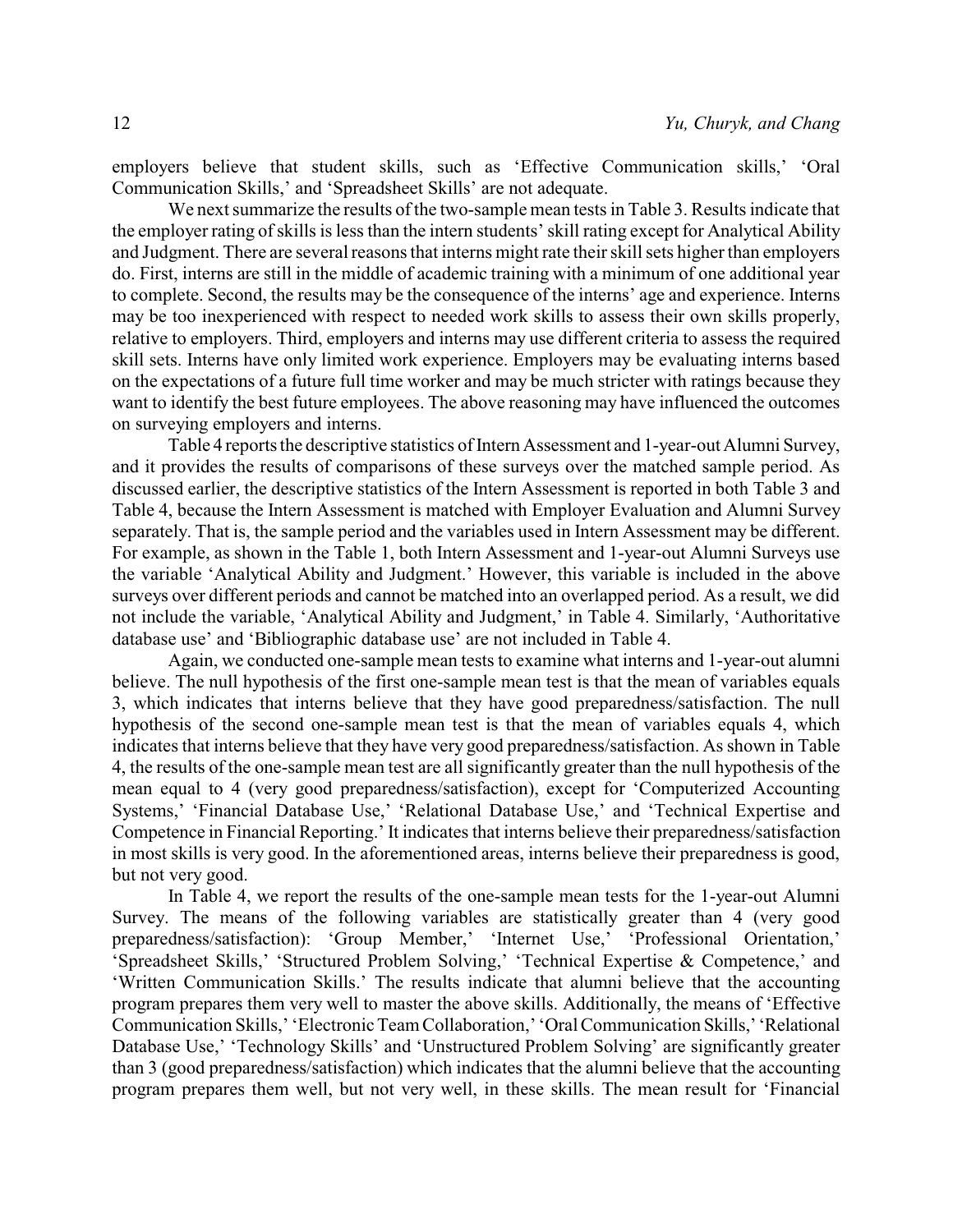Database Use' is less than three, implying that 1-year-out alumni believe that the accounting program prepares them fairly, but not well, in this skill.

Table 4 also presents the results of the two-sample mean tests for the Intern Assessment and 1-year-out Alumni Survey. Results indicate that the rating of skills perceived by 1-year-out alumni is statistically less than the rating of skills perceived by intern students in eight out of fifteen variables analyzed: 'Computerized Accounting Systems,' 'Effective Communication skills,' 'Electronic Team Collaboration,' 'Financial Database Use,' 'Oral Communication Skills,' 'Relational Database Use,' 'Technology Skills,' and 'Unstructured Problem Solving.' Several possible reasons could account for alumni lowering their rating of skills after completing the program. Alumni are more mature than interns are in terms of age, experience and technical knowledge. Alumni have completed the entire curriculum and are able to more comprehensively assess the curriculum relative to interns. At the same time, alumni, having had an additional year or more of education and/or a full year of work experience, realize how much more there was to learn after their internship experience. Therefore, they lower their assessment of their own skills after graduation. Another potential reason for the observed difference between the 1-year-out alumni and interns is that the surveyed alumni did not complete an internship resulting in a difference of opinion.<sup>10</sup> There is no significant difference in six areas: 'Group Member,' 'Internet Use,' 'Professional Orientation,' 'Spreadsheet Skills,' 'Structured Problem Solving,' and 'Written Communication Skills.' Interestingly, the alumni have more confidence compared to the interns in their 'Technical Expertise & Competence in Financial Reporting.'

Overall, we find that interns seem the most satisfied with the preparation of skills at the intern stage. However, they become slightly less satisfied with their skills after working for a year. Employers indicate that there are needed areas of growth in the skills of the interns.

#### **CONCLUSION**

The results of our study help students in their preparation for future employment and employers in training preparation. Students are given an inside look at the expectations of employers through the outcomes of the employer evaluation. Our results help students to identify the skill sets needed to meet employer's employment criteria. Being aware of perception gaps could motivate intern students to improve their skills. Employers face the difficulty of transitioning inexperienced new employees into an effective and productive workforce. Understanding the mindset of the students will prove useful in this process by allowing firms to adjust training programs accordingly.

It is critical that accountancy departments and the students understand employers' expectations and needs. Through a collaborative effort, accountancy departments can improve the curriculum to meet the future work demand and enhance the work readiness of the students. Accountancy departments should encourage and invite recruiters and potential employers to hold workshops and presentations on campus to convey the expectations of general employment and required skill sets to students, and we should continue to invite professionals to serve on advisory boards to provide curricular suggestions. On campus, accountancy departments and the faculty should disseminate employer expectations to students. Employers and accountancy departments should set up an effective mentoring program to guide students.

<sup>&</sup>lt;sup>10</sup>Approximately 40% of the undergraduate students complete an internship.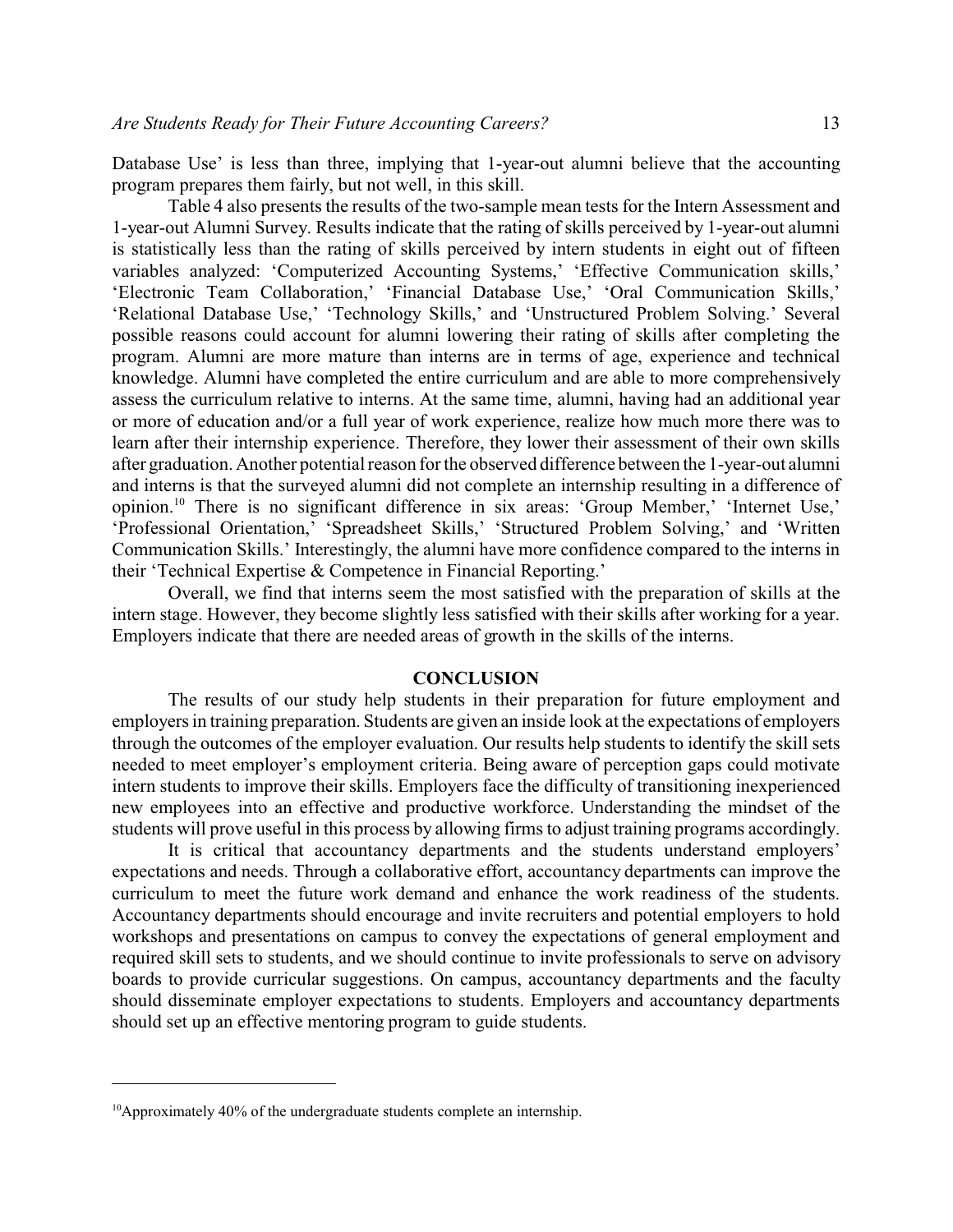A formal alumni feedback system is helpful in alleviating the perception gap between alumni and employers and alumni and intern students. Alumni are in a unique position; they have a better understanding of employers' expectations and the perspective of their recent preparation. Accountancy departments can organize alumni events and arrange for alumni to mentor current students.

Faculty members are crucial in rectifying the perception gaps of students and employers. Faculty can ameliorate the illusions of grandeur of students and modify the narrow focus of businesses concerning education. Since facultymembers are liaisons between employers and interns, they are in the best position to disseminate needed curriculum changes to interns long before curriculum changes become effective in the university catalogue. Faculty should make efforts to design the curriculum to reflect important skills, thereby, preparing the student to meet employers' expectations. With feedback from the graduates, faculty can implement more effective teaching strategies and have greater opportunities to improve future education.

Employers, alumni, students, academic departments, and faculty can benefit from this study from the following aspects: This study provides students a perspective on future work expectations. Understanding the applicability and limitations of their capabilities may enhance their motivation and retention of their education even if they do not have direct control over the curriculum development process. Students and alumni can assist with advancing the curriculum by providing timely feedback during the course through teaching evaluations or soon after graduation through surveys. With the input from students and alumni, academic departments and faculty can adjust the curriculum to better prepare students for their vocation.

Limitations of this study include examining only data from one institution, not examining graduate student perceptions, not controlling for type of firm (e.g. public vs. private) or specialty within a firm (e.g. audit or tax), and only comparing 1-year-out alumni perceptions to intern students and employers. Future research surveys could control for the above limiting factors. It is possible that graduate intern students or more experienced alumni ("five-year-out") may have perceptions more aligned with employers. We also realize that our internship program may be unique. However, a study examining the perceptions of all three groups (employer, intern students, and alumni) should have some implications for other programs. In terms of outcome of our surveys, we understand that employers may evaluate interns based on expectations of a future full-time worker, and they may be more stringent with ratings in order to identify the best future employees. This expectation could be far beyond the scope of an intern student. Thus, our results might be biased. Another limitation potentially skewing responses relates to the fact that some 1-year-out alumni may have had an internship while others may not have had an internship. Lastly, employers, intern students and alumni may have different conclusions about the successfulness of the accounting curriculum due to placement (public vs. industry) bias. Expectations of working requirements in public firms versus industry could be different. Furthermore, some differences may be related to a life-maturing perspective. Future studies can mitigate the above limitations.

## **REFERENCES**

AAAA SmartBrief at http://www.smartbrief.com/news/aaaa/industryPR-detail.jsp?id=9C77795B-813E-4502-B4FD-BF6BF4F95D14

AACSB. 2008. Eligibility Procedures and Accreditation Standards for Business Accreditation.